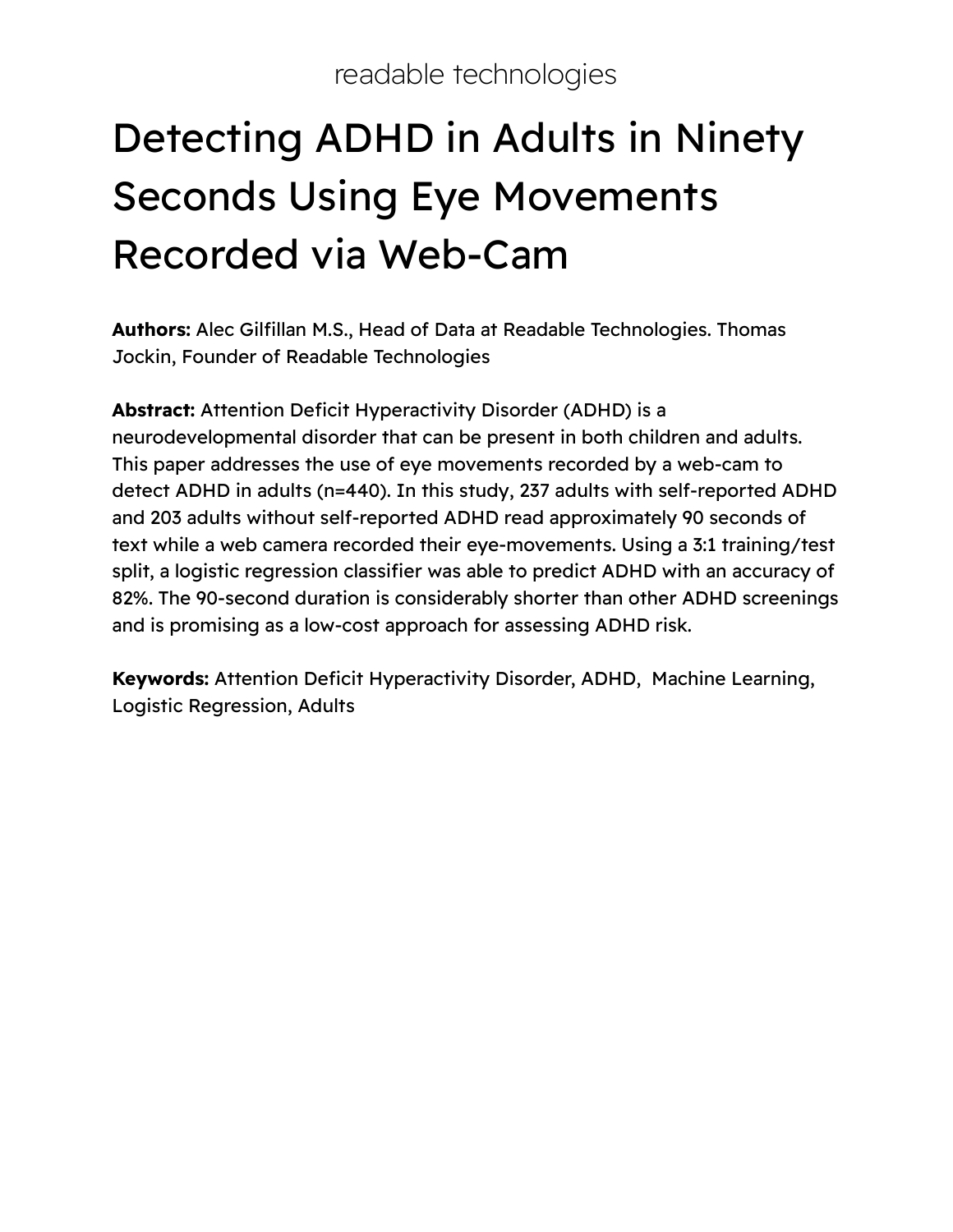#### **Introduction**

Adults with ADHD often struggle with paying attention, impulsive behavior, and hyperactivity. These symptoms can make activities requiring focus difficult. Studies have shown that the analysis of eye movements while focused on an activity such as reading can be used to accurately detect ADHD in individuals (De Silva et al., 2019; Lev et al., 2020.) Research has shown that tracking eye-movement while reading is highly informative for understanding cognitive processes (Rayner 1998).

According to the Diagnostic and Statistical Manual of Mental Disorder (DSM-5), to be diagnosed with ADHD, adults must show five symptoms of inattention or hyperactivity-impulsivity (American Psychiatric Association, 2013.) The ICD-10 uses a similar classification for ADHD. Although ADHD is typically onset in childhood and persisting into adulthood, studies have shown that it can be misdiagnosed (Kooji et al., 2010), especially in females (Walters 2018.) Despite the symptoms being similar to childhood ADHD they can present themselves differently in adults. The high number of undiagnosed cases of adult ADHD highlights the need for quick and reliable screening devices that are easily available to the public.

Machine learning has shown promise as a way to identify ADHD in individuals (Tenev et al., 2014; Christiansen et al., 2020.) Studies have used such algorithms to successfully identify individuals with ADHD at a high-level of accuracy. Unlike past attempts at studying individuals with ADHD, expensive equipment is no longer needed to accurately measure eye-movements (Valliappan et al., 2020; Aljaafreh et al., 2020.)

#### **Participants**

Adults (n=440) volunteered to read text on their computers while their web camera recorded their eye movements. Prior to the reading, participants reported their reading difficulty with the option of choosing ADHD, dyslexia, or none. Participants were at least 18 years old but no other characteristics about them were known. This limitation is discussed further in this paper.

#### **Materials and design**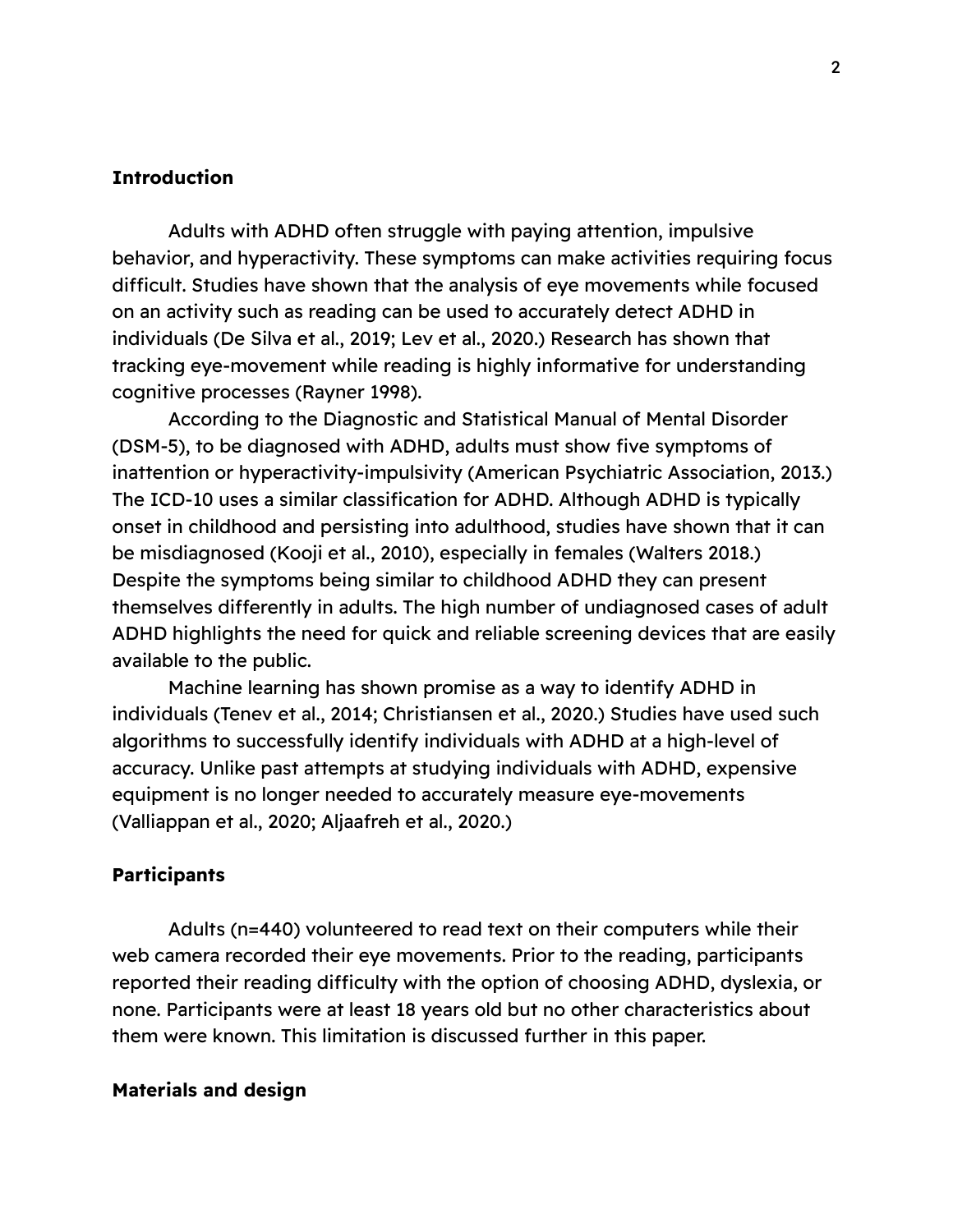Two passages are presented to the participant, one at a 500 Lexile score level the other a 1400 Lexile score level, set in two fonts; First Lexend Deca and then Lexend Zetta. Lexend Deca is a normally spaced font while Lexend Zetta is a very widely spaced font. Therefore each participant is exposed to passages of text at 500 Lexile in Deca Font, 500 Lexile in Zetta Font, 1400 Lexile in Deca Font, 1400 Lexile in Zetta Font. The lines of text were four lines for 500 Lexile Deca, five lines for 500 Lexile Zetta, six lines for 1400 Lexile Deca and six lines on 1400 Lexile Zetta.

While the participant is reading the lines, the MediaPipe Face Detection library is used to detect face landmarks. Only data from one eye is kept. Using the right eye, three nodes are identified: the Inner Palpebral Fissure, the Pupil, and the Outer Palpebral Fissure. From the recorded data of the right eye, x and y coordinates are normalized using the inner palpable fissure as a reference point.

# **Methods**

The normalized data was analyzed to identify patterns in the eye movements of readers. There are clear distinctions among self-reported ADHD, dyslexia, and readers with no reading difficulties, which can be seen when graphed. Figure 1 shows the pattern of a typical reader without ADHD or dyslexia.

From the normalized data, two features were identified that correlate with self-reported ADHD status. Two thirds of participants (n=294) were used in the training set. A logistic regression classifier was used where the outcome was self-reported ADHD status using the two identified features as predictors.

The remaining 146 participants were used in the test set. The fit-model was applied to the test set and checked for accuracy against the participants' self-reported ADHD status.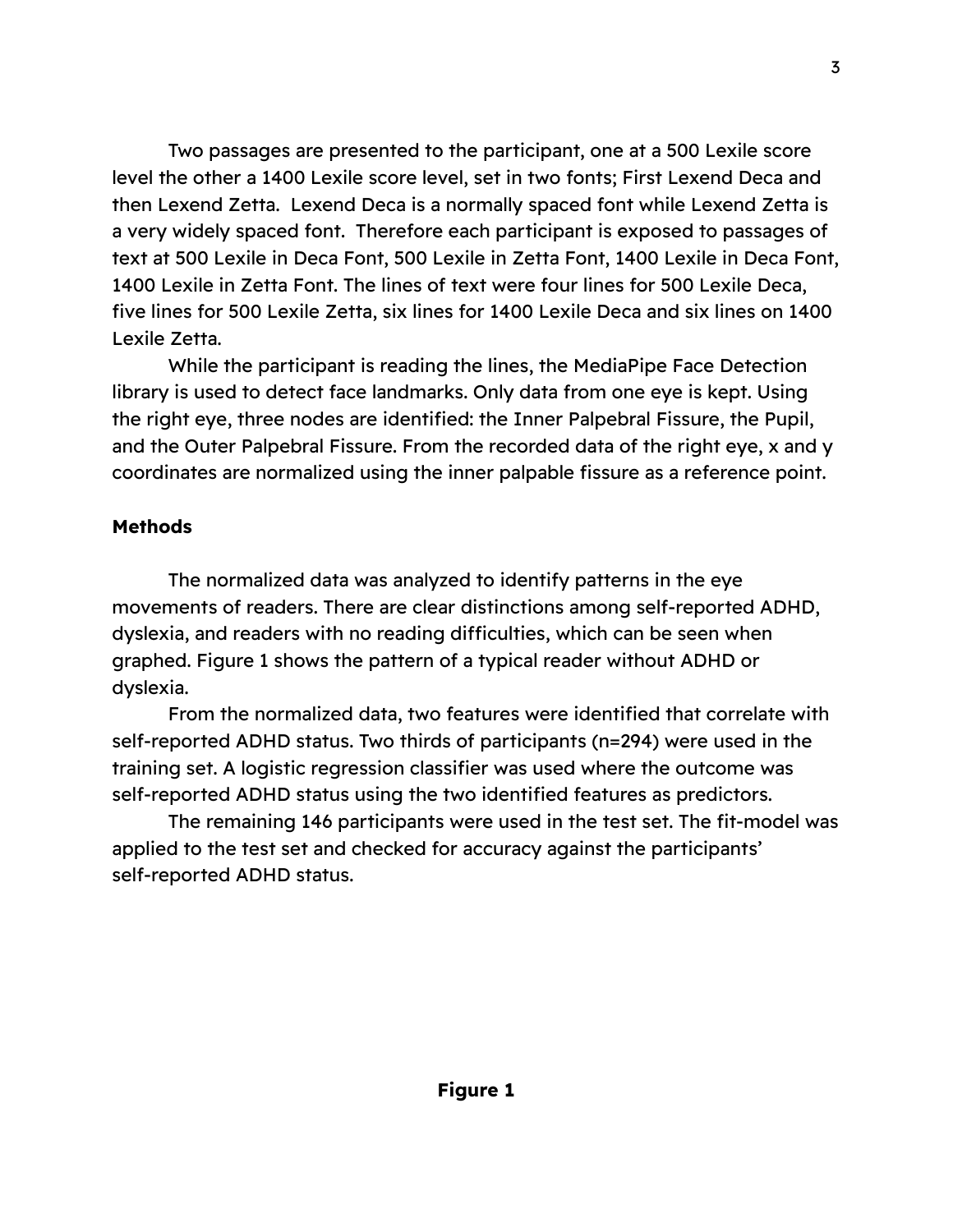

Example of a neurotypical reader where the y-axis represents the location of the eye while reading and the x-axis represents the frame number.

## **Results**

Table 1 shows the confusion matrix. The accuracy of the model was 82% with a specificity of 90%.

### **Table 1**

|                        | Predicted: Predicted: |            |
|------------------------|-----------------------|------------|
| N=146                  | Nο                    | <b>Yes</b> |
| Actual: $No$ $TN = 53$ |                       | $FP = 6$   |
| Actual: Yes $FN = 21$  |                       | $TP = 66$  |

The Receiver Operating Characteristic (ROC) is shown in Figure 2, with an area under the curve (AUC) of 0.85. Both the accuracy and the AUC show the high reliability of the model in predicting ADHD risk.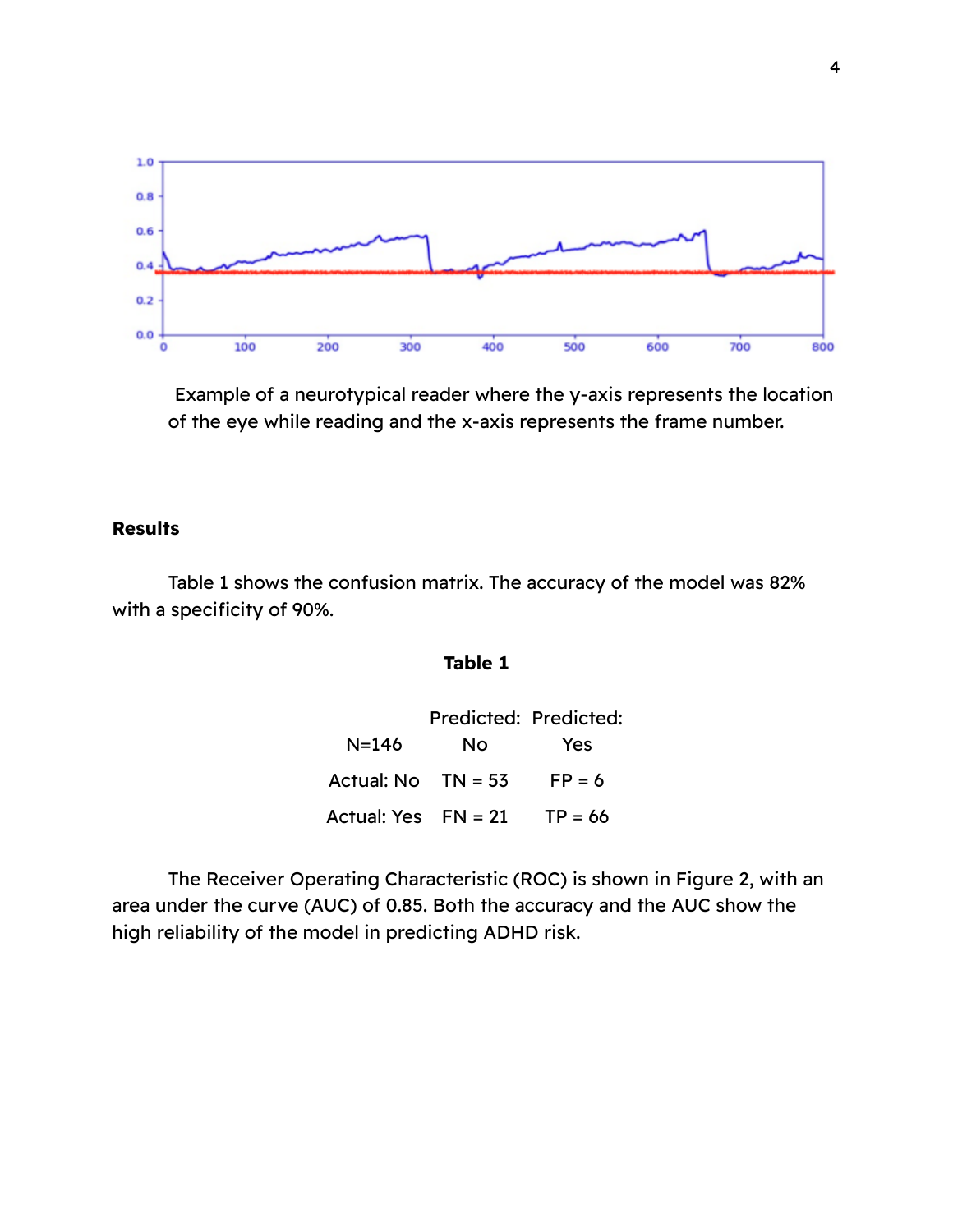

## **Figure 2**

#### **Discussion**

Other approaches to detecting ADHD via eye-movement data have shown similar accuracy but with a longer test duration (De Silva et al., 2019).

There are a number of limitations of this study that help to inform future study but do not take away from the reliability of this model. For example, the model has not been tested in languages other than English, such as Spanish or in languages that do not use the English alphabet.

Future iterations of this study will collect covariates such as age and sex, which will improve the precision of the estimates.

### **Declaration of interest statement**

The authors are employed by Readable Technologies, a company that uses the model in this paper to screen customers for ADHD.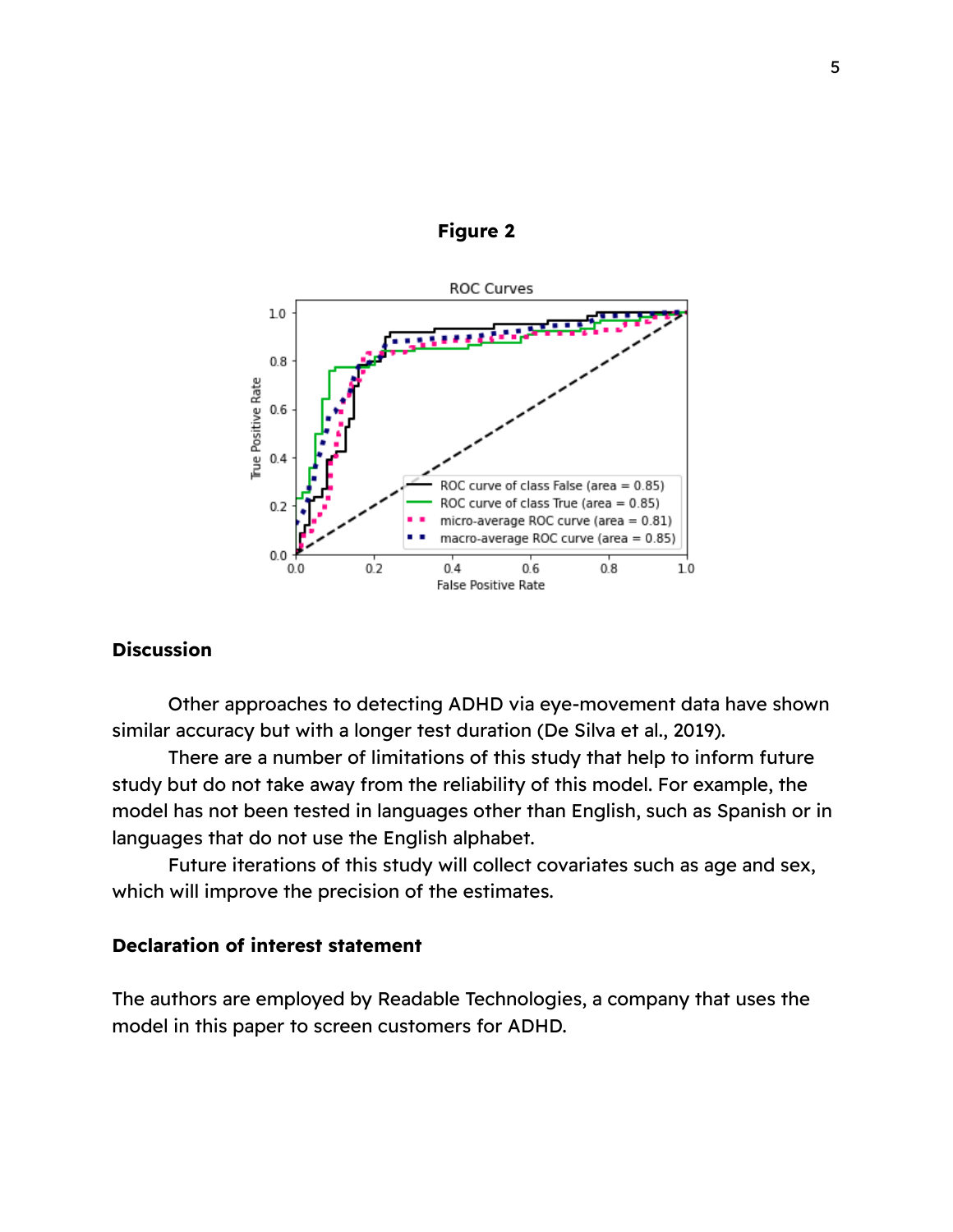#### **References**

Aljaafreh, Ahmad & Alaqtash, Murad & Al-Oudat, Naeem & Abukhait, Jafar & Saleh, Ma'En. (2020). A Low-cost Webcam-based Eye Tracker and Saccade Measurement System. 14. 10.46300/9106.2020.14.16.

American Psychiatric Association, D. S., and American Psychiatric Association. Diagnostic and statistical manual of mental disorders: DSM-5. Vol. 5. Washington, DC: American psychiatric association, 2013.

Christiansen, Hanna, Mira-Lynn Chavanon, Oliver Hirsch, Martin H. Schmidt, Christian Meyer, Astrid Müller, Hans-Juergen Rumpf, Ilya Grigorev, and Alexander Hoffmann. "Use of machine learning to classify adult ADHD and other conditions based on the Conners' Adult ADHD Rating Scales." Scientific reports 10, no. 1 (2020): 1-10.

De Silva, Senuri, Sanuwani Dayarathna, Gangani Ariyarathne, Dulani Meedeniya, Sampath Jayarathna, Anne MP Michalek, and Gavindya Jayawardena. "A rule-based system for ADHD identification using eye movement data." In 2019 Moratuwa Engineering Research Conference (MERCon), pp. 538-543. IEEE, 2019.

Kooij, Sandra JJ, Susanne Bejerot, Andrew Blackwell, Herve Caci, Miquel Casas-Brugué, Pieter J. Carpentier, Dan Edvinsson et al. "European consensus statement on diagnosis and treatment of adult ADHD: The European Network Adult ADHD." BMC psychiatry 10, no. 1 (2010): 1-24.

Lev, Astar, Yoram Braw, Tomer Elbaum, Michael Wagner, and Yuri Rassovsky. "Eye tracking during a continuous performance test: utility for assessing ADHD patients." Journal of Attention Disorders 26, no. 2 (2022): 245-255.

Rayner, Keith. "Eye movements in reading and information processing: 20 years of research." Psychological bulletin 124, no. 3 (1998): 372.

Tenev, Aleksandar, Silvana Markovska-Simoska, Ljupco Kocarev, Jordan Pop-Jordanov, Andreas Müller, and Gian Candrian. "Machine learning approach